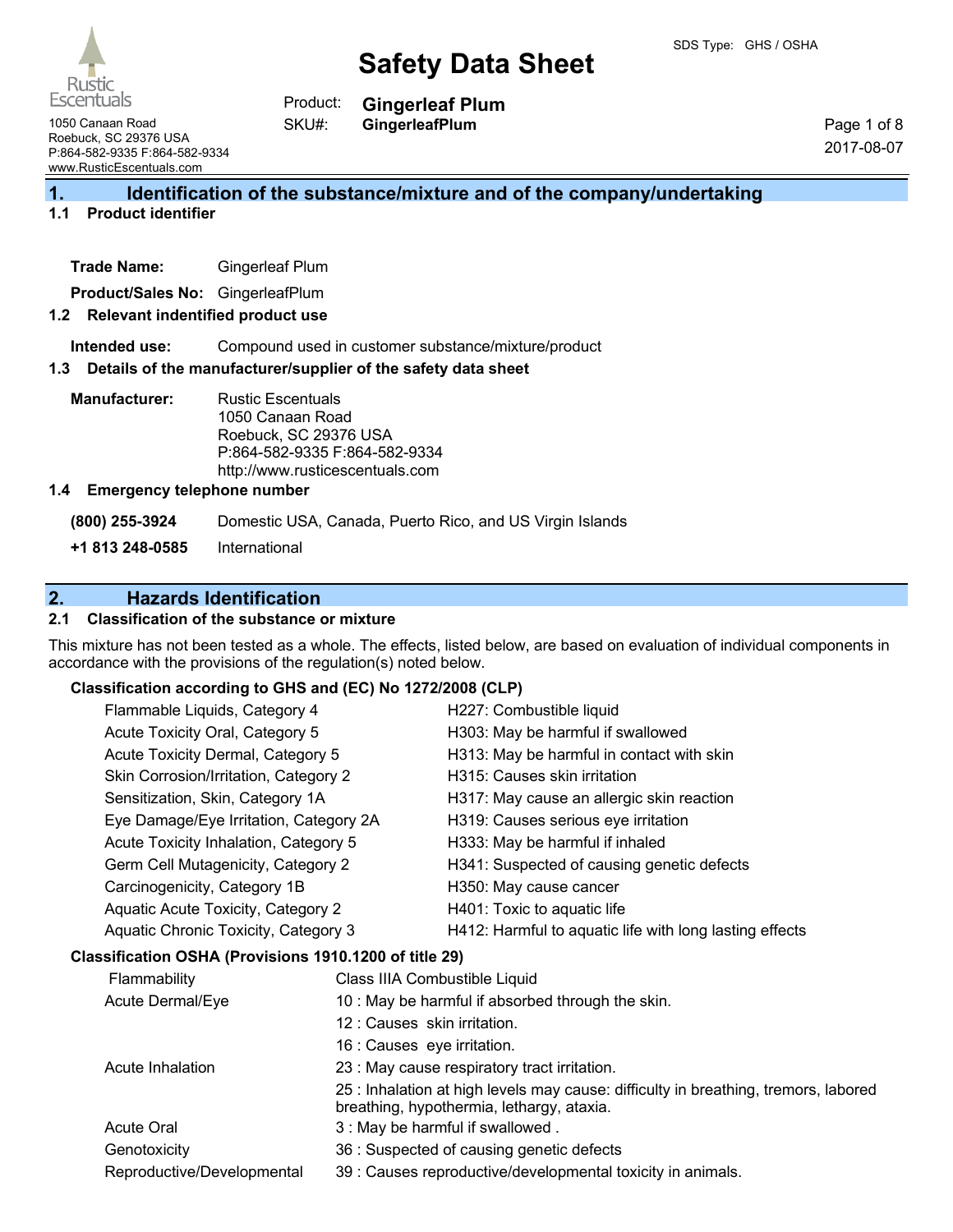| Escentuals<br>Product:                                                                                 |       | <b>Gingerleaf Plum</b>                                                                                                                                                                                                                                                                                                                                                                         |                           |  |
|--------------------------------------------------------------------------------------------------------|-------|------------------------------------------------------------------------------------------------------------------------------------------------------------------------------------------------------------------------------------------------------------------------------------------------------------------------------------------------------------------------------------------------|---------------------------|--|
| 1050 Canaan Road<br>Roebuck, SC 29376 USA<br>P:864-582-9335 F:864-582-9334<br>www.RusticEscentuals.com | SKU#: | GingerleafPlum                                                                                                                                                                                                                                                                                                                                                                                 | Page 2 of 8<br>2017-08-07 |  |
| Sensitization/Allergic Response                                                                        |       | 31 : May cause allergic skin reaction.                                                                                                                                                                                                                                                                                                                                                         |                           |  |
| <b>Target Organ Effects</b>                                                                            |       | 26 : Prolonged or repeated ingestion may cause damage to: kidneys, liver, spleen,<br>thymus gland, stomach, gastrointestinal tract, testes, brain, hematopoietic system,<br>nasal cavity, tongue, mucous membranes, musculo-skeletal system.<br>This mixture contains ingredients identified as carcinogens, at 0.1% or greater,<br>by the following: None [X] ACGIH [] IARC [] NTP [] OSHA [] |                           |  |
| Carcinogenicity                                                                                        |       |                                                                                                                                                                                                                                                                                                                                                                                                |                           |  |

### **2.2 Label elements**

### **Labelling (REGULATION (EC) No 1272/2008)**

## **Hazard pictograms**



## **Signal Word: Danger**

#### **Hazard statments**

| H <sub>227</sub> | Combustible liquid                                |
|------------------|---------------------------------------------------|
| H303             | May be harmful if swallowed                       |
| H313             | May be harmful in contact with skin               |
| H315             | Causes skin irritation                            |
| H317             | May cause an allergic skin reaction               |
| H319             | Causes serious eye irritation                     |
| H333             | May be harmful if inhaled                         |
| H341             | Suspected of causing genetic defects              |
| H350             | May cause cancer                                  |
| H401             | Toxic to aquatic life                             |
| H412             | Harmful to aquatic life with long lasting effects |

#### **Precautionary Statements**

#### **Prevention:**

| LIGAGIILIOII.        |                                                                                                                                  |
|----------------------|----------------------------------------------------------------------------------------------------------------------------------|
| P <sub>201</sub>     | Obtain special instructions before use                                                                                           |
| P <sub>202</sub>     | Do not handle until all safety precautions have been read and understood                                                         |
| P <sub>235</sub>     | Keep cool                                                                                                                        |
| P <sub>264</sub>     | Wash hands thoroughly after handling                                                                                             |
| P272                 | Contaminated work clothing should not be allowed out of the workplace                                                            |
| P273                 | Avoid release to the environment                                                                                                 |
| P <sub>281</sub>     | Use personal protective equipment as required                                                                                    |
| Response:            |                                                                                                                                  |
| P302 + P352          | IF ON SKIN: Wash with soap and water                                                                                             |
| P304 + P312          | IF INHALED: Call a POISON CENTER or doctor/physician if you feel unwell                                                          |
| $P305 + P351 + P338$ | IF IN EYES: Rinse cautiously with water for several minutes Remove contact lenses if<br>present and easy to do. continue rinsing |
| $P308 + P313$        | IF exposed or concerned: Get medical advice/attention                                                                            |
| P312                 | Call a POISON CENTER or doctor/physician if you feel unwell                                                                      |
| P313                 | Get medical advice/attention                                                                                                     |
| $P333 + P313$        | If skin irritation or a rash occurs: Get medical advice/attention                                                                |
| $P337 + P313$        | If eye irritation persists: Get medical advice/attention                                                                         |
| P362                 | Take off contaminated clothing and wash before reuse                                                                             |
|                      |                                                                                                                                  |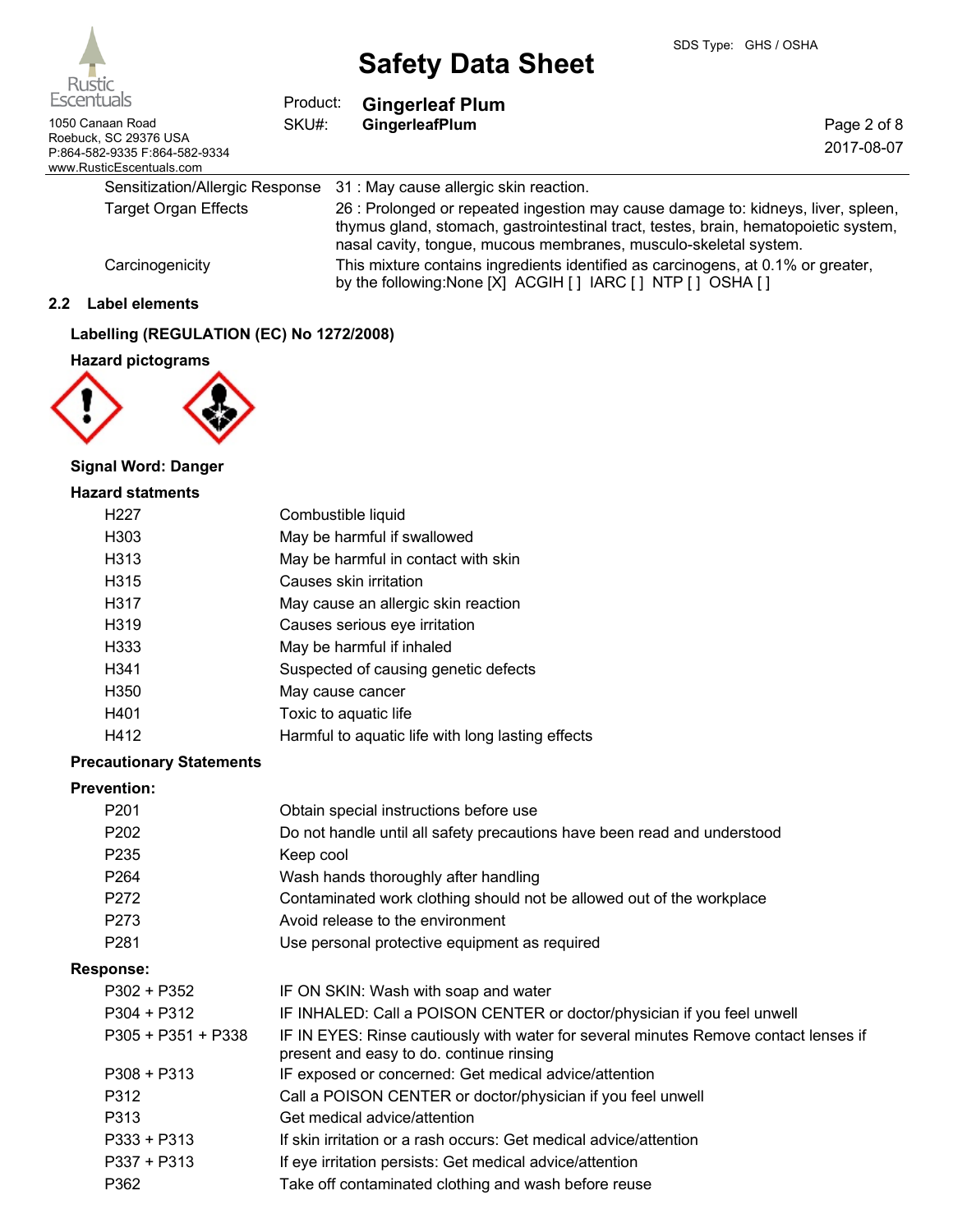| Escentuals                                                                         | Product:                                                                                                                              | <b>Gingerleaf Plum</b>                  |             |
|------------------------------------------------------------------------------------|---------------------------------------------------------------------------------------------------------------------------------------|-----------------------------------------|-------------|
| 1050 Canaan Road                                                                   | SKU#:                                                                                                                                 | GingerleafPlum                          | Page 3 of 8 |
| Roebuck, SC 29376 USA<br>P:864-582-9335 F:864-582-9334<br>www.RusticEscentuals.com |                                                                                                                                       |                                         | 2017-08-07  |
| P363                                                                               |                                                                                                                                       | Wash contaminated clothing before reuse |             |
| P370 + P378                                                                        | In case of fire: Use Carbon dioxide (CO2), Dry chemical, or Foam for extinction. Do not use<br>a direct water jet on burning material |                                         |             |

#### **2.3 Other Hazards**

**no data available**

## **3. Composition/Information on Ingredients**

### **3.1 Mixtures**

This product is a complex mixture of ingredients, which contains among others the following substance(s), presenting a health or environmental hazard within the meaning of the UN Globally Harmonized System of Classification and Labeling of Chemicals (GHS):

| CAS#<br>Ingredient               | EC#                                      | Conc.<br>Range | <b>GHS Classification</b>                               | <b>OSHA Classification</b>               |
|----------------------------------|------------------------------------------|----------------|---------------------------------------------------------|------------------------------------------|
| 100-52-7<br>Benzaldehyde         | 202-860-4                                | 10 - 20 %      | H227; H302; H316; H319; H332; H335;<br>H401             | 10, 11, 15, 23, 25, 26, 3, 31, 36,<br>39 |
| 104-55-2<br>Cinnamal             | 203-213-9                                | 10 - 20 %      | H303; H312; H315; H317; H319; H401                      | 10, 12, 16, 26, 31, 36                   |
| 105-54-4<br>Ethyl butyrate       | 203-306-4                                | $2 - 5%$       | H226; H401                                              | 11                                       |
| 540-18-1<br>Amyl butyrate        | 208-739-2                                | $2 - 5%$       | H226                                                    |                                          |
| 8015-91-6                        | 283-479-0<br>Oil Cinnamon Leaf Ceylon    | $2 - 5%$       | H227; H303; H313; H316; H319; H341;<br>H350; H401; H412 | 11, 15, 31                               |
| 122-99-6<br>Phenoxyethanol       | 204-589-7                                | $1 - 2%$       | H302; H319                                              | 26, 39                                   |
| $97 - 53 - 0$<br>Eugenol         | 202-589-1                                | $1 - 2%$       | H303; H316; H317; H319; H401                            | 11, 15, 31                               |
| $140 - 11 - 4$<br>Benzyl acetate | 205-399-7                                | $1 - 2%$       | H303; H316; H401; H412                                  | 15, 25, 26, 31, 39                       |
| 121-33-5<br>Vanillin             | 204-465-2                                | $1 - 2%$       | H303; H319                                              | 31                                       |
| 104-67-6                         | 203-225-4<br>gamma-Undecalactone         | $1 - 2%$       | H316; H401; H402; H412                                  | 11                                       |
| 77-83-8                          | 201-061-8<br>Ethyl methylphenylglycidate | $1 - 2%$       | H317; H401; H411                                        | 11, 15                                   |
| 122-72-5                         | 204-569-8<br>3-Phenylpropyl acetate      | $1 - 2%$       | H303                                                    |                                          |
| 120-57-0<br>Piperonal            | 204-409-7                                | $0.1 - 1.0 %$  | H303; H317; H401                                        | 31                                       |
| $91 - 64 - 5$<br>Coumarin        | 202-086-7                                | $0.1 - 1.0 %$  | H302; H317; H402                                        | 12, 15, 2, 26, 31, 9                     |
| 68647-72-3<br>Limonene           | 232-433-8                                | $0.1 - 1.0 %$  | H226; H304; H315; H317; H400; H410                      | 12, 3, 31                                |

See Section 16 for full text of GHS classification codes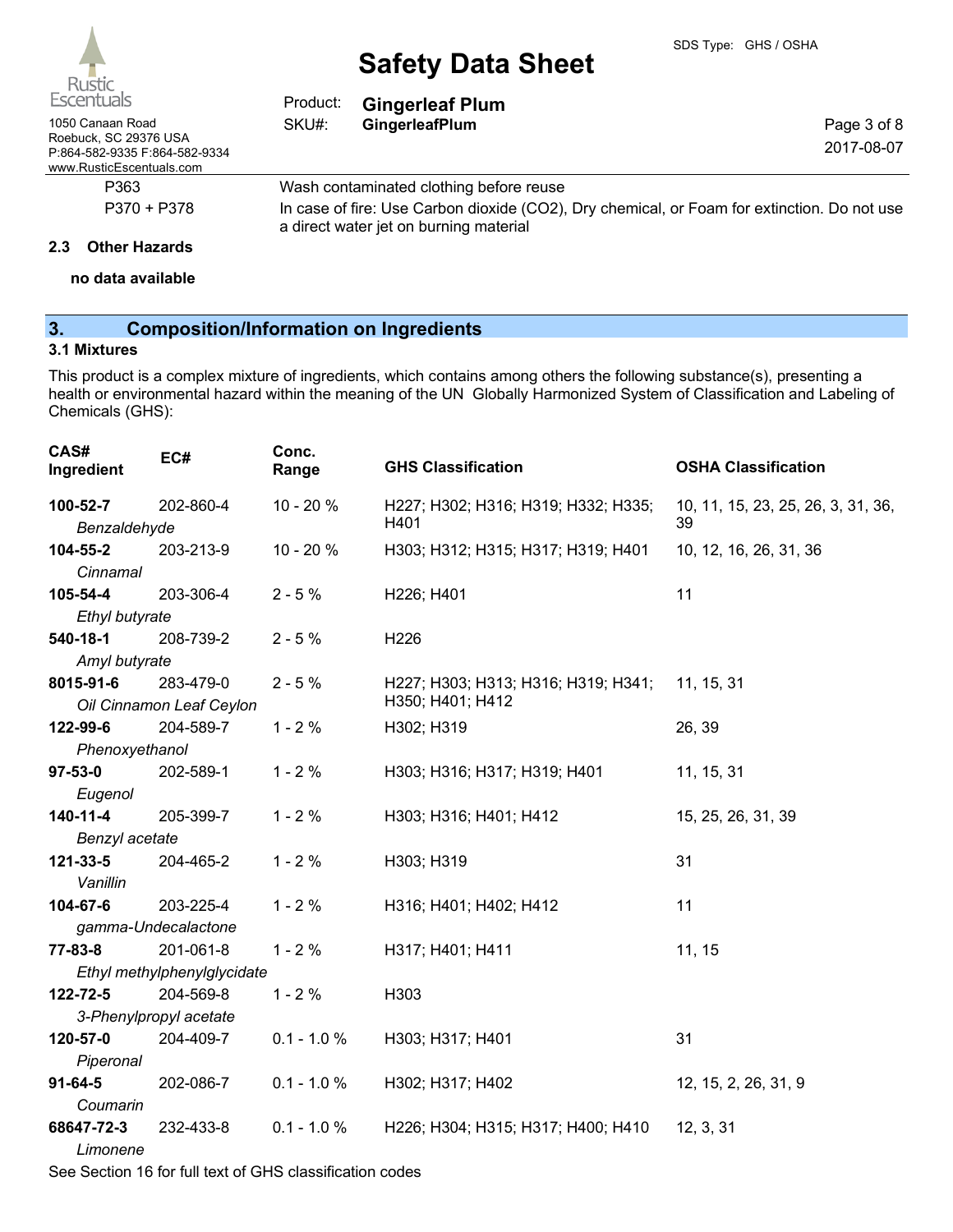

| 1050 Canaan Road              |
|-------------------------------|
| Roebuck. SC 29376 USA         |
| P:864-582-9335 F:864-582-9334 |
| www.RusticEscentuals.com      |

**Gingerleaf Plum** Product:

**GingerleafPlum** SKU#:

Page 4 of 8 2017-08-07

Total Hydrocarbon Content (% w/w) = 0.21

| <b>First Aid Measures</b><br>4.                                                   |                                                                                                               |  |  |
|-----------------------------------------------------------------------------------|---------------------------------------------------------------------------------------------------------------|--|--|
| <b>Description of first aid measures</b><br>4.1                                   |                                                                                                               |  |  |
| Inhalation:                                                                       | Remove from exposure site to fresh air and keep at rest.<br>Obtain medical advice.                            |  |  |
| <b>Eye Exposure:</b>                                                              | Flush immediately with water for at least 15 minutes.<br>Contact physician if symptoms persist.               |  |  |
| <b>Skin Exposure:</b>                                                             | Remove contaminated clothes. Wash thoroughly with water (and soap).<br>Contact physician if symptoms persist. |  |  |
| Ingestion:                                                                        | Rinse mouth with water and obtain medical advice.                                                             |  |  |
| Most important symptoms and effects, both acute and delayed<br>4.2                |                                                                                                               |  |  |
| <b>Symptoms:</b>                                                                  | no data available                                                                                             |  |  |
| Risks:                                                                            | Refer to Section 2.2 "Hazard Statements"                                                                      |  |  |
| Indication of any immediate medical attention and special treatment needed<br>4.3 |                                                                                                               |  |  |
| Treatment:                                                                        | Refer to Section 2.2 "Response"                                                                               |  |  |
| 5.<br><b>Fire-Fighting measures</b>                                               |                                                                                                               |  |  |
| <b>Extinguishing media</b><br>5.1                                                 |                                                                                                               |  |  |
| Suitable:                                                                         | Carbon dioxide (CO2), Dry chemical, Foam                                                                      |  |  |
| <b>Unsuitable</b>                                                                 | Do not use a direct water jet on burning material                                                             |  |  |
| Special hazards arising from the substance or mixture<br>5.2                      |                                                                                                               |  |  |
| During fire fighting:                                                             | Water may be ineffective                                                                                      |  |  |
| <b>Advice for firefighters</b><br>5.3                                             |                                                                                                               |  |  |
| <b>Further information:</b>                                                       | Standard procedure for chemical fires                                                                         |  |  |

## **6. Accidental Release Measures**

#### **6.1 Personal precautions, protective equipment and emergency procedures**

Avoid inhalation and contact with skin and eyes. A self-contained breathing apparatus is recommended in case of a major spill.

#### **6.2 Environmental precautions**

Keep away from drains, soil, and surface and groundwater.

#### **6.3 Methods and materials for containment and cleaning up**

Clean up spillage promptly. Remove ignition sources. Provide adequate ventilation. Avoid excessive inhalation of vapors. Gross spillages should be contained by use of sand or inert powder and disposed of according to the local regulations.

#### **6.4 Reference to other sections**

Not Applicable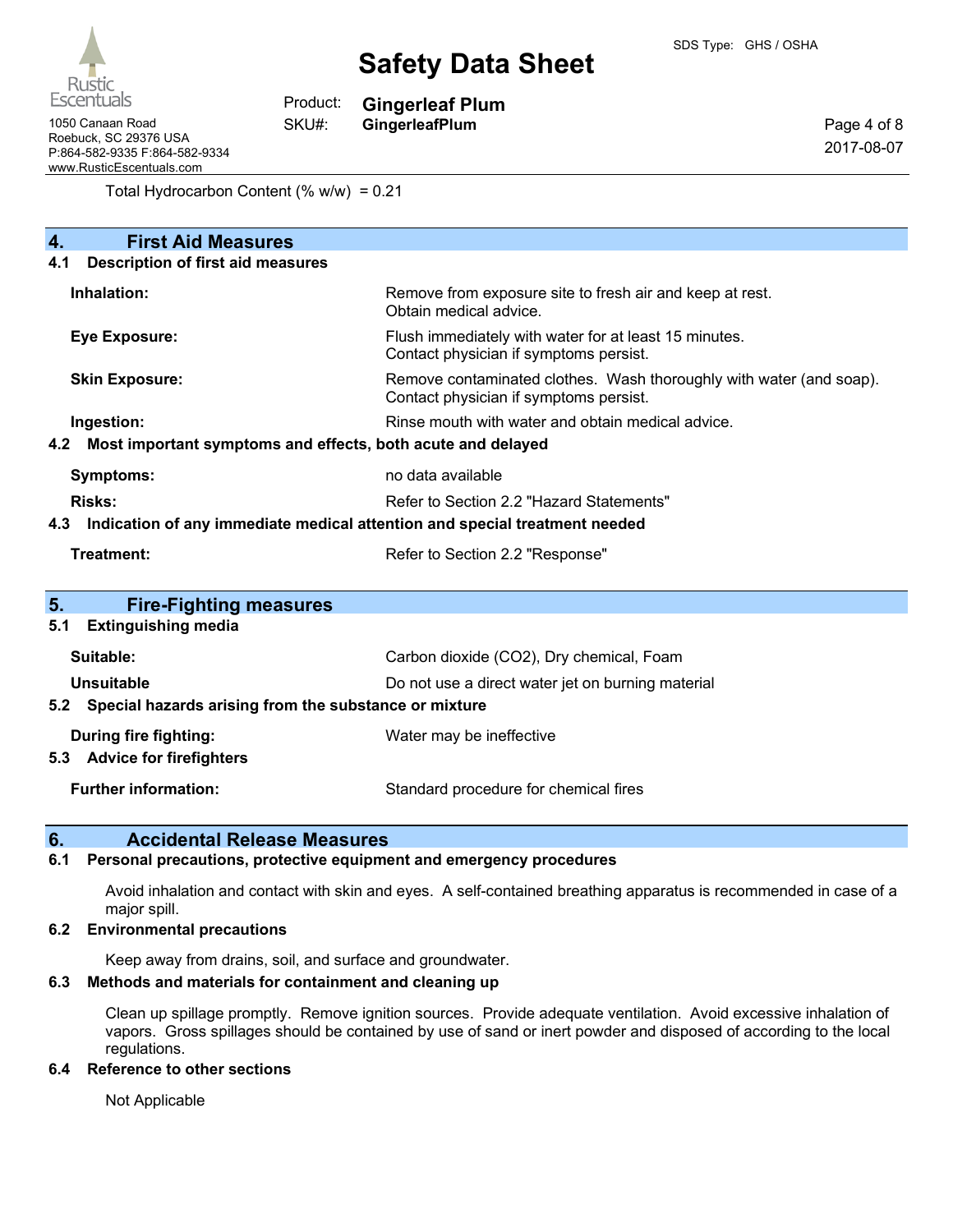Rustic Escentuals

**Gingerleaf Plum** Product:

SKU#:

1050 Canaan Road **GingerleafPlum** Roebuck, SC 29376 USA P:864-582-9335 F:864-582-9334 www.RusticEscentuals.com

Page 5 of 8 2017-08-07

#### **7. Handling and Storage**

#### **7.1 Precautions for safe handling**

Apply according to good manufacturing and industrial hygiene practices with proper ventilation. Do not drink, eat or smoke while handling. Respect good personal hygiene.

#### **7.2 Conditions for safe storage, including any incompatibilities**

Store in a cool, dry and ventilated area away from heat sources and protected from light in tightly closed original container. Avoid plastic and uncoated metal container. Keep air contact to a minimum.

### **7.3 Specific end uses**

No information available

## **8. Exposure Controls/Personal Protection**

## **8.1 Control parameters**

| <b>Exposure Limits:</b> |  |
|-------------------------|--|
|-------------------------|--|

| Component                    |  |                              |  | ACGIH | OSHA | <b>OSHA</b><br>TWA ppm STEL ppm TWA ppm STEL ppm |
|------------------------------|--|------------------------------|--|-------|------|--------------------------------------------------|
| 140-11-4<br>Benzyl acetate   |  | 10                           |  |       |      |                                                  |
| <b>Engineering Controls:</b> |  | Use local exhaust as needed. |  |       |      |                                                  |

## **8.2 Exposure controls - Personal protective equipment**

| Eye protection:                | Tightly sealed goggles, face shield, or safety glasses with brow guards and side shields, etc.<br>as may be appropriate for the exposure |
|--------------------------------|------------------------------------------------------------------------------------------------------------------------------------------|
| <b>Respiratory protection:</b> | Avoid excessive inhalation of concentrated vapors. Apply local ventilation where appropriate.                                            |
| <b>Skin protection:</b>        | Avoid Skin contact. Use chemically resistant gloves as needed.                                                                           |

#### **9. Physical and Chemical Properties**

#### **9.1 Information on basic physical and chemical properties**

| Appearance:                  | Conforms to Standard           |
|------------------------------|--------------------------------|
| Odor:                        | Conforms to Standard           |
| Color:                       | Tint Yellow to Greenish Yellow |
| <b>Viscosity:</b>            | Liquid                         |
| <b>Freezing Point:</b>       | Not determined                 |
| <b>Boiling Point:</b>        | Not determined                 |
| <b>Melting Point:</b>        | Not determined                 |
| <b>Flashpoint (CCCFP):</b>   | 164 F (73.33 C)                |
| <b>Auto flammability:</b>    | Not determined                 |
| <b>Explosive Properties:</b> | None Expected                  |
| <b>Oxidizing properties:</b> | None Expected                  |
| Vapor Pressure (mmHg@20 C):  | 0.5103                         |
| %VOC:                        | 20.25                          |
| Specific Gravity @ 25 C:     | 0.9685                         |
| Density @ 25 C:              | 0.9655                         |
| Refractive Index @ 20 C:     | 1.4835                         |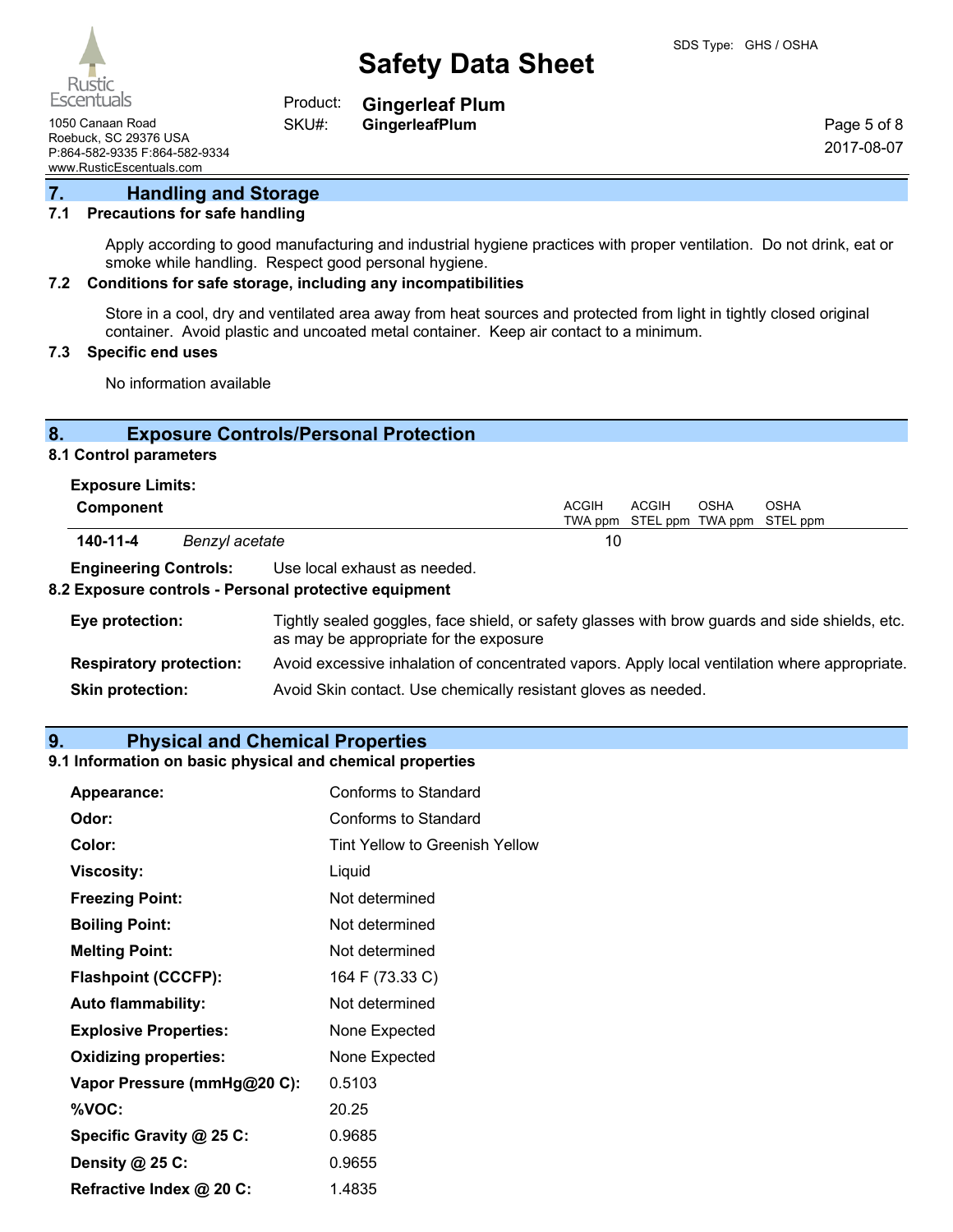1050 Canaan Road **GingerleafPlum** Roebuck, SC 29376 USA P:864-582-9335 F:864-582-9334 www.RusticEscentuals.com

**Gingerleaf Plum**

Page 6 of 8 2017-08-07

**Soluble in:** Oil

Product: SKU#:

## **10. Stability and Reactivity**

| <b>10.1 Reactivity</b>                  | None                                               |
|-----------------------------------------|----------------------------------------------------|
| <b>10.2 Chemical stability</b>          | Stable                                             |
| 10.3 Possibility of hazardous reactions | None known                                         |
| 10.4 Conditions to avoid                | None known                                         |
| 10.5 Incompatible materials             | Strong oxidizing agents, strong acids, and alkalis |
| 10.6 Hazardous decomposition products   | None known                                         |

## **11. Toxicological Information**

## **11.1 Toxicological Effects**

Acute Toxicity Estimates (ATEs) based on the individual Ingredient Toxicity Data utilizing the "Additivity Formula"

| Acute toxicity - Oral - (Rat) mg/kg                | (LD50: 3,075.38) May be harmful if swallowed             |
|----------------------------------------------------|----------------------------------------------------------|
| Acute toxicity - Dermal - (Rabbit) mg/kg           | (LD50: 3,460.43) May be harmful in contact with skin     |
| Acute toxicity - Inhalation - (Rat) mg/L/4hr       | (LC50: 38.84) May be harmful if inhaled                  |
| Skin corrosion / irritation                        | Causes skin irritation                                   |
| Serious eye damage / irritation                    | Causes serious eye irritation                            |
| <b>Respiratory sensitization</b>                   | Not classified - the classification criteria are not met |
| <b>Skin sensitization</b>                          | May cause an allergic skin reaction                      |
| <b>Germ cell mutagenicity</b>                      | Suspected of causing genetic defects                     |
| Carcinogenicity                                    | May cause cancer                                         |
| <b>Reproductive toxicity</b>                       | Not classified - the classification criteria are not met |
| Specific target organ toxicity - single exposure   | Not classified - the classification criteria are not met |
| Specific target organ toxicity - repeated exposure | Not classified - the classification criteria are not met |
| <b>Aspiration hazard</b>                           | Not classified - the classification criteria are not met |

## **12. Ecological Information**

| <b>12.1 Toxicity</b>               |                                                   |
|------------------------------------|---------------------------------------------------|
| <b>Acute acquatic toxicity</b>     | Toxic to aquatic life                             |
| <b>Chronic acquatic toxicity</b>   | Harmful to aquatic life with long lasting effects |
| <b>Toxicity Data on soil</b>       | no data available                                 |
| <b>Toxicity on other organisms</b> | no data available                                 |
| 12.2 Persistence and degradability | no data available                                 |
| 12.3 Bioaccumulative potential     | no data available                                 |
| 12.4 Mobility in soil              | no data available                                 |
| 12.5 Other adverse effects         | no data available                                 |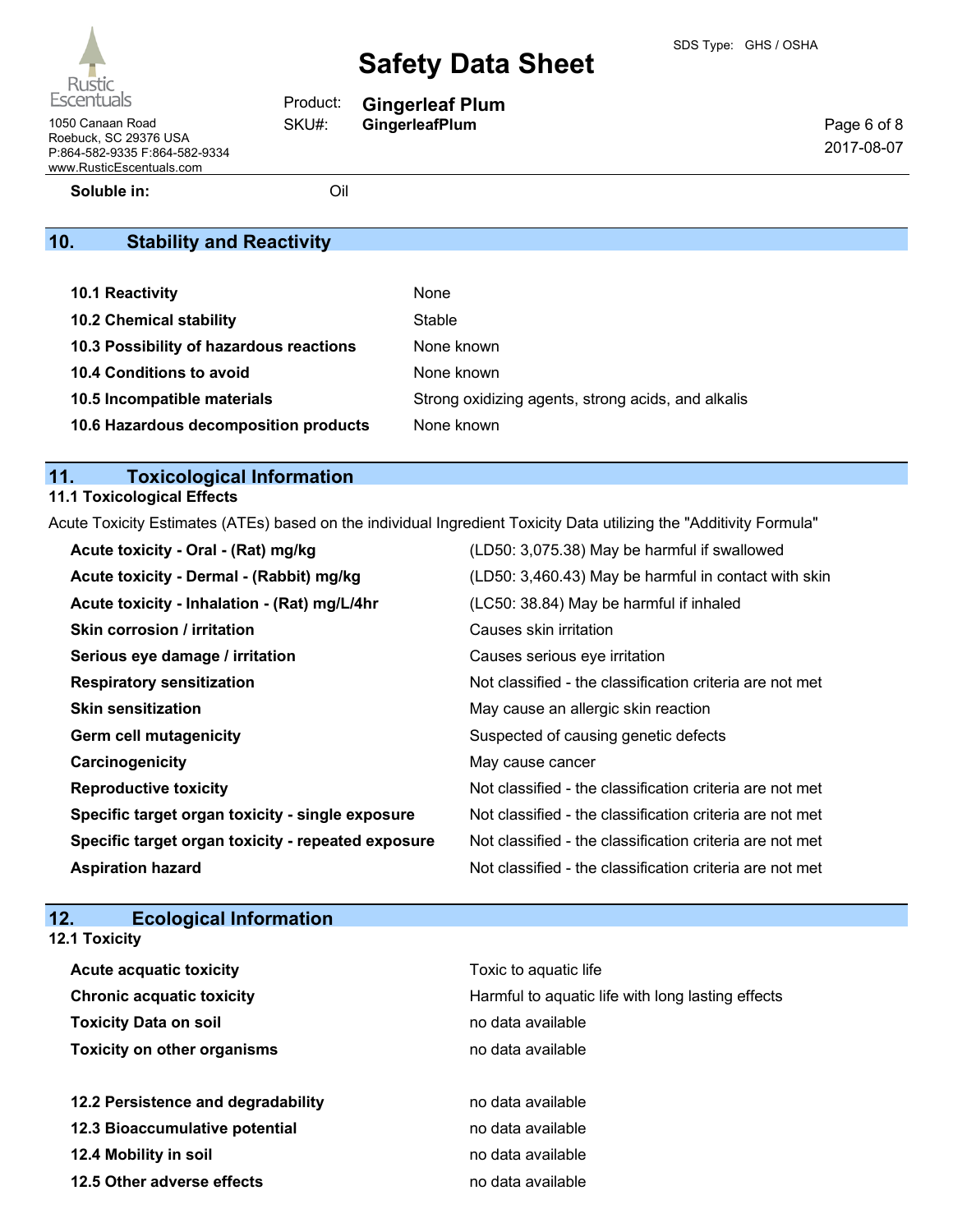Rustic **Escentuals** 

**Gingerleaf Plum** Product:

SKU#:

Page 7 of 8 2017-08-07

1050 Canaan Road **GingerleafPlum** Roebuck, SC 29376 USA P:864-582-9335 F:864-582-9334 www.RusticEscentuals.com

## **13. Disposal Conditions**

#### **13.1 Waste treatment methods**

Do not allow product to reach sewage systems. Dispose of in accordance with all local and national regulations. Send to a licensed waste management company.The product should not be allowed to enter drains, water courses or the soil. Do not contaminate ponds, waterways or ditches with chemical or used container.

#### **14. Transport Information**

| Regulator<br>U.S. DOT (Non-Bulk)<br>Chemicals NOI                | <b>Class</b> | <b>Pack Group</b><br>Not Regulated - Not Dangerous Goods | <b>Sub Risk</b> | UN-nr. |
|------------------------------------------------------------------|--------------|----------------------------------------------------------|-----------------|--------|
| <b>ADR/RID (International Road/Rail)</b><br><b>Chemicals NOI</b> |              | Not Regulated - Not Dangerous Goods                      |                 |        |
| <b>IATA (Air Cargo)</b><br>Chemicals NOI                         |              | Not Regulated - Not Dangerous Goods                      |                 |        |
| IMDG (Sea)<br><b>Chemicals NOI</b>                               |              | Not Regulated - Not Dangerous Goods                      |                 |        |

| <b>Regulatory Information</b><br>15.       |                                    |                             |                                                              |
|--------------------------------------------|------------------------------------|-----------------------------|--------------------------------------------------------------|
| <b>U.S. Federal Regulations:</b>           |                                    |                             |                                                              |
| <b>TSCA (Toxic Substance Control Act):</b> |                                    |                             | All components of the substance/mixture are listed or exempt |
| 40 CFR(EPCRA, SARA, CERCLA and CAA)        |                                    |                             | This product contains the following components:              |
| 122-99-6                                   | $204 - 589 - 7$ 1 - 2 %            |                             | Phenoxyethanol                                               |
| <b>U.S. State Regulations:</b>             |                                    |                             |                                                              |
| <b>California Proposition 65 Warning</b>   |                                    |                             | This product contains the following components:              |
| $94 - 59 - 7$                              |                                    | $202 - 345 - 4$ 0.01 - 0.1% | Safrole (NFS)                                                |
| \$F52                                      | $202 - 223 - 0 \le 20 \text{ ppm}$ |                             | Methyl Eugenol (NFS)                                         |
| $\frac{15}{9}$ 5-3(NF 204-622-5 <= 40 ppm  |                                    |                             | beta-Myrcene (NFS)                                           |
| <b>Canadian Regulations:</b>               |                                    |                             |                                                              |

**DSL / NDSL** 100.00% of the components are listed or exempt.

## **16. Other Information**

**GHS H-Statements referred to under section 3**

#### **Total Fractional Values**

(TFV) Risk (TFV) Risk

(1.05) Skin Corrosion/Irritation, Category 2 (100.00) Sensitization, Skin, Category 1A (3.10) Eye Damage/Eye Irritation, Category 2A (2.00) Germ Cell Mutagenicity, Category 2 (20.00) Carcinogenicity, Category 1B (1.45) Aquatic Acute Toxicity, Category 2